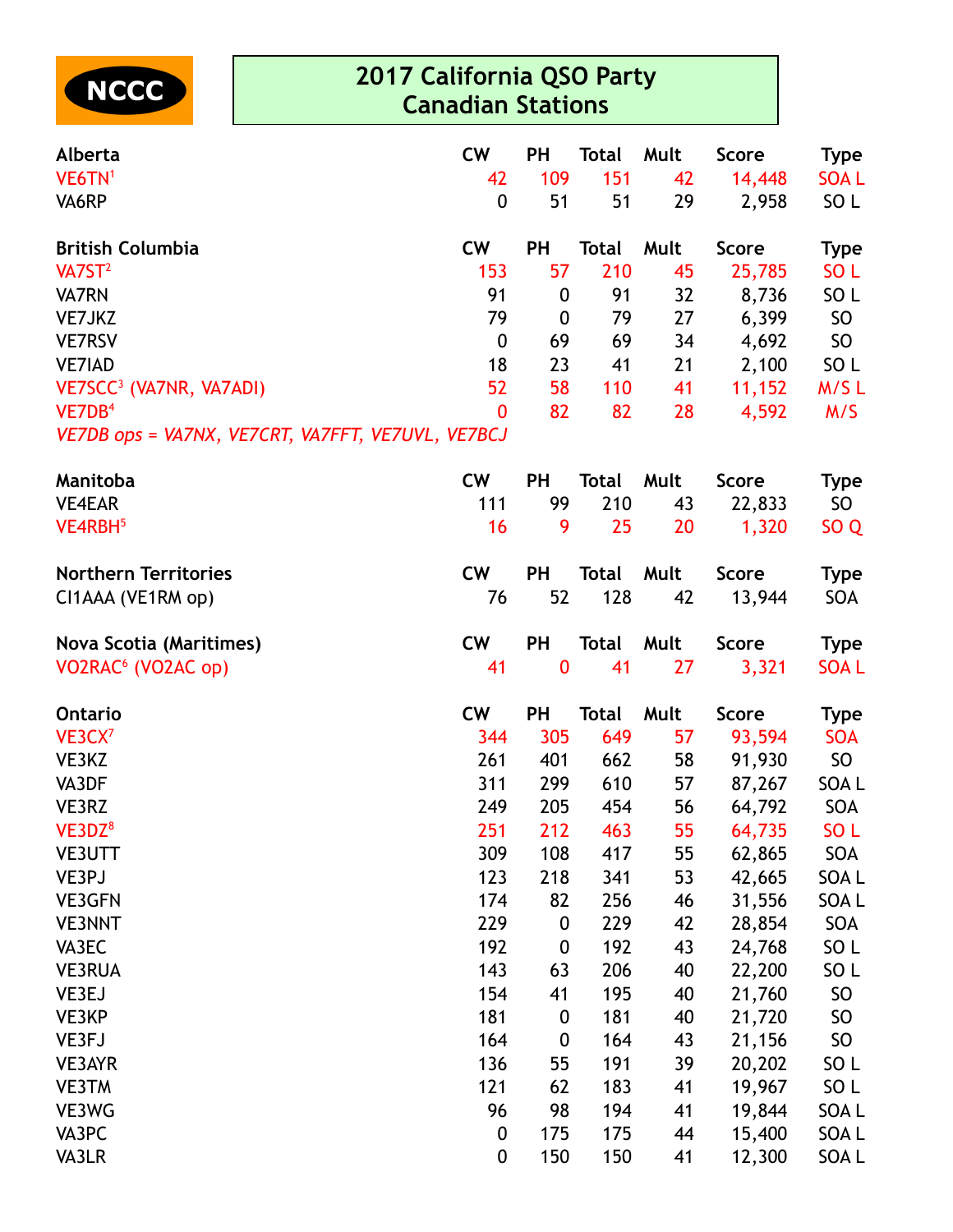| NCCC |
|------|
|------|

## **2017 California QSO Party Canadian Stations**

| <b>Ontario</b>       | <b>CW</b>        | <b>PH</b>        | <b>Total</b>      | Mult | <b>Score</b> | <b>Type</b>     |
|----------------------|------------------|------------------|-------------------|------|--------------|-----------------|
| <b>VE3RCN</b>        | 67               | 55               | 122               | 39   | 12,129       | SO <sub>L</sub> |
| VE3KTB               | $\boldsymbol{0}$ | 142              | 142               | 38   | 10,792       | <b>SO</b>       |
| VE3HG                | 52               | 71               | 123               | 36   | 10,728       | SO <sub>L</sub> |
| VE3MXJ               | $\pmb{0}$        | 129              | 129               | 41   | 10,578       | SOA L           |
| VE3BR                | 70               | 36               | 106               | 33   | 9,306        | SO <sub>L</sub> |
| VE3OM                | 71               | $\boldsymbol{0}$ | 71                | 42   | 8,946        | SO <sub>L</sub> |
| VE3MA                | 98               | $\boldsymbol{0}$ | 98                | 29   | 8,526        | SO <sub>L</sub> |
| VE3JAQ               | 71               | 31               | 102               | 31   | 8,525        | SOA L           |
| VE3TW                | 43               | 50               | 93                | 35   | 8,015        | SO              |
| VE3CV                | 42               | 45               | 87                | 36   | 7,776        | SO <sub>L</sub> |
| VA3TPS               | $\boldsymbol{0}$ | 107              | 107               | 35   | 7,490        | SO <sub>L</sub> |
| VE3VY                | 62               | 5                | 67                | 28   | 5,488        | SO <sub>L</sub> |
| VA3RKM               | 60               | 10               | 70                | 27   | 5,400        | SO <sub>L</sub> |
| VE3XD                | 69               | $\boldsymbol{0}$ | 69                | 24   | 4,968        | SOA L           |
| VE3GYL               | $\boldsymbol{0}$ | 70               | 70                | 33   | 4,620        | SOLYL           |
| VE3LVW               | 12               | 50               | 62                | 30   | 4,080        | SOA L           |
| VA3FN                | 54               | $\boldsymbol{0}$ | 54                | 24   | 3,888        | SO <sub>L</sub> |
| VE3SB                | 46               | $\boldsymbol{0}$ | 46                | 26   | 3,588        | SO <sub>L</sub> |
| VA3TTB               | $\boldsymbol{0}$ | 57               | 57                | 27   | 3,078        | SO <sub>L</sub> |
| VA3QWW               | $\pmb{0}$        | 38               | 38                | 21   | 1,596        | SO <sub>L</sub> |
| VA3WU                | $\boldsymbol{0}$ | 33               | 33                | 23   | 1,518        | SO <sub>L</sub> |
| VE3UZ                | 15               | $\boldsymbol{0}$ | 15                | 11   | 495          | SO <sub>L</sub> |
| VA3WPS               | $\boldsymbol{0}$ | 16               | 16                | 11   | 352          | SOA L           |
| VE3VSA               | $\pmb{0}$        | 14               | 14                | 12   | 336          | SOA L           |
| VA3TTZ               | $\mathbf 0$      | 9                | 9                 | 9    | 162          | SO <sub>L</sub> |
| Quebec               | <b>CW</b>        | <b>PH</b>        | Total             | Mult | <b>Score</b> | <b>Type</b>     |
| VE2BWL <sup>9</sup>  | 87               | 37               | 124               | 36   | 12,060       | <b>SOA</b>      |
| <b>VE2FK</b>         | 64               | $\boldsymbol{0}$ | 64                | 29   | 5,568        | <b>SOA</b>      |
| <b>VE2NTT</b>        | 0                | 73               | 73                | 33   | 4,818        | SOA L           |
| VE <sub>2</sub> GT   | $\mathbf 0$      | 30               | 30                | 24   | 1,440        | <b>SOA</b>      |
| Saskatchewan         | <b>CW</b>        | PH               | <b>Total Mult</b> |      | Score        | <b>Type</b>     |
| VE5SDH <sup>10</sup> | 191              | 93               | 284               | 50   | 37,950       | SO L YL         |

- C = *Checklog* E = Country Expedition  $L =$  Low Power M = Mobile M/M = Multi-Multi M/S = Multi-Single  $Q = QRP$
- YL = Female Operator